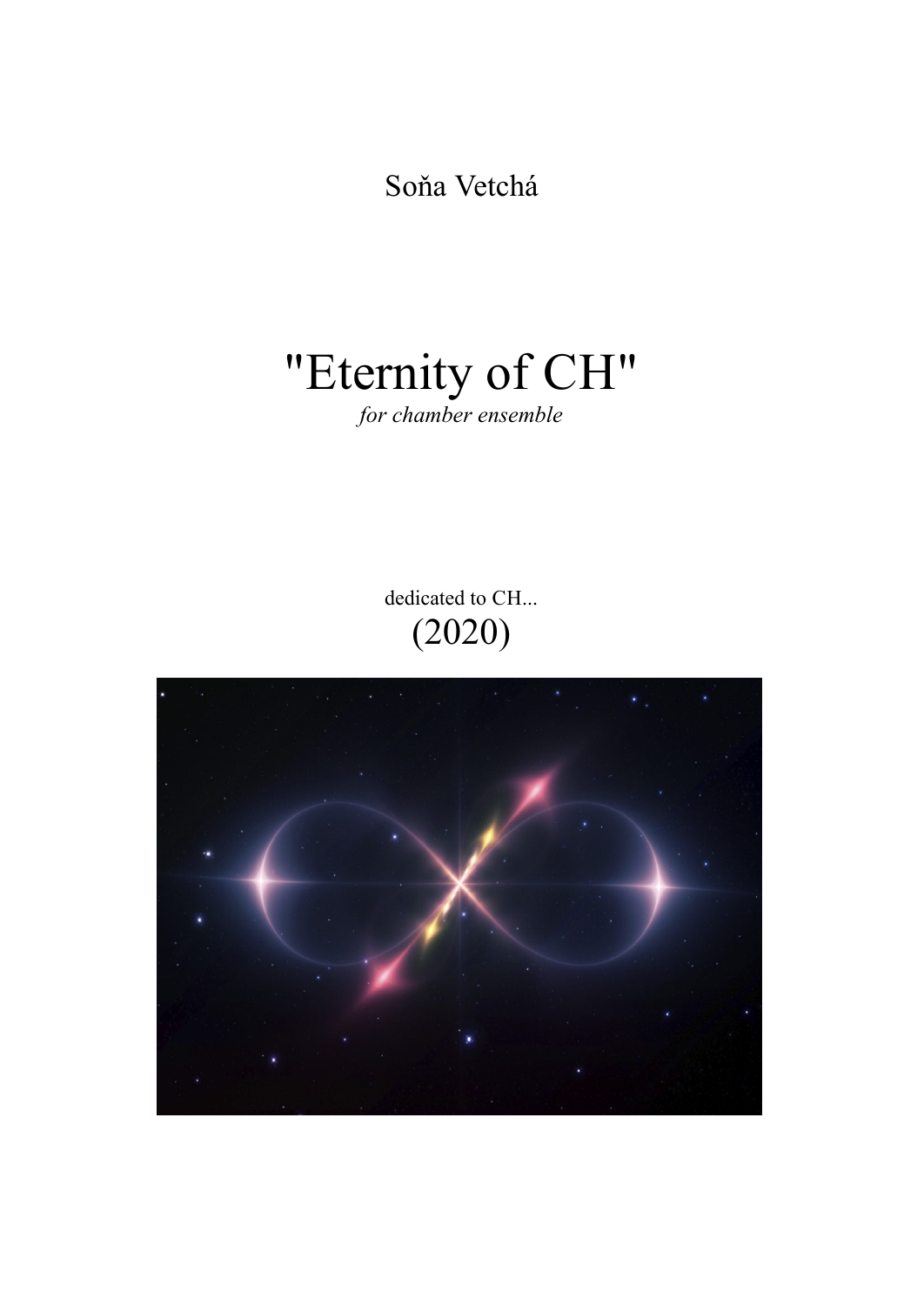## *"Eternity of CH"*

 $\overline{\mathcal{O}}$  $\sqrt{\Theta}$  $\frac{1}{2}$ <sup> $\frac{1}{2}$ </sup> l Z  $\zeta$  $\sqrt{\phi}$  $\rightarrow$  $\frac{1}{2}$  $\sqrt{=}80$  Sharply (\*1992) Piccolo Oboe Clarinet in Bb Violin Viola Violoncello *8* Picc. Ob. Cl. Vln. Vla. Vc.  $\&$   $\qquad$ ∑ ∑ ∑ ∑ ∑ ∑ & ∑ ∑ ∑ ∑ ∑ ∑ ∑ & ∑ ∑ ∑ ∑ ∑ ∑ ∑  $\bigcirc$   $\bigcirc$   $\bigcirc$   $\bigcirc$   $\bigcirc$   $\bigcirc$   $\bigcirc$   $\bigcirc$ ffff . .  $\boldsymbol{f}$ .  $\eta$  mf p .  $\boldsymbol{pp}$ .  $pp \mid ppp \quad m\!f \mid$ .<br>. . . mf .  $\boldsymbol{\mathit{f\!f}}$ . ffff . & ffff<sup>f</sup> . .  $\boldsymbol{f}$  $\frac{1}{2}$ .  $m\mathbf{f}$  p .<br>. . .  $\boldsymbol{pp}$  $\overline{\cdot}$ .  $pp \mid ppp \quad \; m\!f \mid$  $\overline{\phantom{a}}$  $\frac{1}{2}$ . mf <u>. . . .</u>  $f f$ .<br>.<br>. . ffff .<br>.<br>. .  $\bigcirc$   $\bigcirc$   $\bigcirc$   $\bigcirc$   $\bigcirc$   $\bigcirc$ ffff . . f . . .  $m f$   $p$ .<br>. . .  $\boldsymbol{pp}$  $\overline{\cdots}$ pp ppp  $\overline{\phantom{a}}$ . . . mf .  $f\hspace{-0.1cm}f$ .<br>.<br>. ffff  $\dot{\epsilon}$  –  $\lambda$   $\dot{\epsilon}$   $\dot{\epsilon}$  –  $\&$  =  $\left| \frac{1}{2}x \right|$ ffff . To Fl.<sup>∑</sup> <sup>∑</sup> <sup>∑</sup> <sup>∑</sup> <sup>∑</sup> <sup>∑</sup>  $\&$   $\rightarrow$   $\&$   $\rightarrow$   $\&$ ffff >. <sup>∑</sup> <sup>∑</sup> <sup>∑</sup> <sup>∑</sup> <sup>∑</sup> <sup>∑</sup>  $\&$   $\rightarrow$   $\rightarrow$   $\rightarrow$ ffff  $\overrightarrow{D}$   $\overrightarrow{v}$  To B. Cl. ∑ ∑ ∑ ∑ ∑ ∑  $\&$   $\qquad$   $\sim$ *\**change the bowing individually (play as smoothly as possible) f pp f  $\begin{array}{ccc} \phi & - & \mathbb{B} \end{array}$ ff ff  $p$   $p$   $\longrightarrow$   $pp$   $\longrightarrow$   $f\!f\!f$   $\longrightarrow$   $pp$  $\frac{1}{6}$   $\frac{1}{6}$ ffff  $p = p$  ffff  $p = p$  fffff  $p = p$ ène de la companiencia de la companiencia de la companiencia de la companiencia de la companiencia de la compa<br>De la companiencia de la companiencia de la companiencia de la companiencia de la companiencia de la companien œ  $\ddot{=}$ خا∷<br><del>گ ⊱ کار کار</del>  $\epsilon$  $\ddot{=}$ <sup>J</sup> ‰ <sup>Ó</sup> <sup>Ó</sup> <sup>œ</sup> <del>È ‼È</del> <u>#2</u> خ <del>⊭ؤ خ</del><br>ح ج کی ج کی خ  $\dot{r}$   $\dot{r}$ #  $\frac{1}{2}$   $\frac{1}{2}$   $\frac{1}{2}$   $\frac{1}{2}$   $\frac{1}{2}$   $\frac{1}{2}$   $\frac{1}{2}$   $\frac{1}{2}$  $\epsilon$   $\epsilon$ <sup>J</sup> <sup>Œ</sup> ‰ <sup>œ</sup> <del>È lè</del>  $\frac{1}{2}$   $\frac{1}{2}$   $\frac{1}{2}$   $\frac{1}{2}$   $\frac{1}{2}$   $\frac{1}{2}$   $\frac{1}{2}$   $\frac{1}{2}$   $\frac{1}{2}$   $\frac{1}{2}$   $\frac{1}{2}$   $\frac{1}{2}$   $\frac{1}{2}$   $\frac{1}{2}$   $\frac{1}{2}$   $\frac{1}{2}$   $\frac{1}{2}$   $\frac{1}{2}$   $\frac{1}{2}$   $\frac{1}{2}$   $\frac{1}{2}$   $\frac{1}{2}$   $\epsilon$   $\epsilon$ **e** <sup>J</sup> ‰ <sup>Œ</sup> <sup>œ</sup> <del>è</del> #è <sup>J</sup> ‰ <sup>Œ</sup> ‰ <sup>œ</sup> È<br>E  $\ddot{=}$ <sup>J</sup> <sup>Ó</sup> <sup>Œ</sup> ‰™ <sup>œ</sup>  $\dot{r}$ #  $\bar{z}$  -  $\Box$  $e^i$  $7 +$  $\frac{1}{2}$   $\frac{1}{6}$   $\frac{1}{6}$   $\frac{1}{6}$   $\frac{1}{7}$   $\frac{1}{6}$   $\frac{1}{10}$   $\frac{1}{10}$  $\overline{P}$   $\overline{P}$  $\frac{1}{7}$  –  $\frac{1}{7}$   $\frac{1}{7}$   $\frac{1}{7}$   $\frac{1}{8}$   $\frac{1}{7}$  $5 + 5$ ‰ Œ œ  $5 + 5$  $Y$   $Y$   $Q$   $S$   $Y$   $Q$   $S$ J  $8708078$  $\sum_{i=1}^{n}$  $R = 78.67$  $5 + 6$  $\frac{1}{2}$   $\frac{1}{2}$   $\frac{1}{2}$   $\frac{1}{2}$   $\frac{1}{2}$   $\frac{1}{2}$   $\frac{1}{2}$   $\frac{1}{2}$   $\frac{1}{2}$   $\frac{1}{2}$  $7 +$  $\frac{1}{2}$   $\frac{1}{2}$   $\frac{1}{2}$   $\frac{1}{2}$   $\frac{1}{2}$   $\frac{1}{2}$   $\frac{1}{2}$   $\frac{1}{2}$   $\frac{1}{2}$  $\frac{1}{2}$   $\frac{1}{2}$   $\frac{1}{2}$   $\frac{1}{2}$   $\frac{1}{2}$ <sup>R</sup>Óœ  $\frac{1}{2}$  $\gamma$   $\xi$  =  $\xi$   $\xi$   $\gamma$  =  $\zeta$  $\frac{1}{2}$  $\gamma$  –  $\frac{1}{\sqrt{2}}$   $\frac{1}{\sqrt{2}}$   $\frac{1}{\sqrt{2}}$   $\frac{1}{\sqrt{2}}$   $\frac{1}{\sqrt{2}}$  $778$  $\gamma$ }  $\gamma$   $\gamma$   $\gamma$   $\gamma$   $\gamma$   $\gamma$   $\gamma$  $7777$  $7763762$  $7$   $\xi$   $\rightarrow$   $7$   $\xi$  $z$   $76272$  $71877$  $87887$  $7757$  $y \leftrightarrow z$   $y \leftrightarrow z$   $z$   $z$   $z$   $z$  $\dot{\vec{z}}$  –  $\vec{z}$  $\frac{2}{5}$  $7$  %  $\ddot{\bullet}$  $7 \frac{1}{2}$   $\frac{1}{6}$   $\frac{1}{6}$ →<br>D  $\overline{\mathbf{P}}$ **# www.decomposition** œ £≆€ œ **€** ˙™  $\bigcirc$  where  $\bigcirc$ a particolar  $\epsilon$ ˙™ ™ œ **££** œ œ™  $\frac{1}{\sqrt{2}}$  $x^{\alpha}$   $x^{\alpha}$   $y^{\alpha}$   $y^{\alpha}$   $z^{\alpha}$   $z^{\alpha}$   $z^{\alpha}$   $z^{\alpha}$   $z^{\alpha}$   $z^{\alpha}$   $z^{\alpha}$   $z^{\alpha}$   $z^{\alpha}$   $z^{\alpha}$   $z^{\alpha}$  $\overrightarrow{w}$   $\overrightarrow{w}$   $\overrightarrow{w}$   $\overrightarrow{w}$   $\overrightarrow{w}$   $\overrightarrow{w}$  $\frac{1}{2}$   $\frac{1}{2}$   $\frac{1}{2}$   $\frac{1}{2}$   $\frac{1}{2}$   $\frac{1}{2}$   $\frac{1}{2}$   $\frac{1}{2}$   $\frac{1}{2}$   $\frac{1}{2}$   $\frac{1}{2}$   $\frac{1}{2}$   $\frac{1}{2}$   $\frac{1}{2}$   $\frac{1}{2}$   $\frac{1}{2}$   $\frac{1}{2}$   $\frac{1}{2}$   $\frac{1}{2}$   $\frac{1}{2}$   $\frac{1}{2}$   $\frac{1}{2}$ 

Soňa Vetchá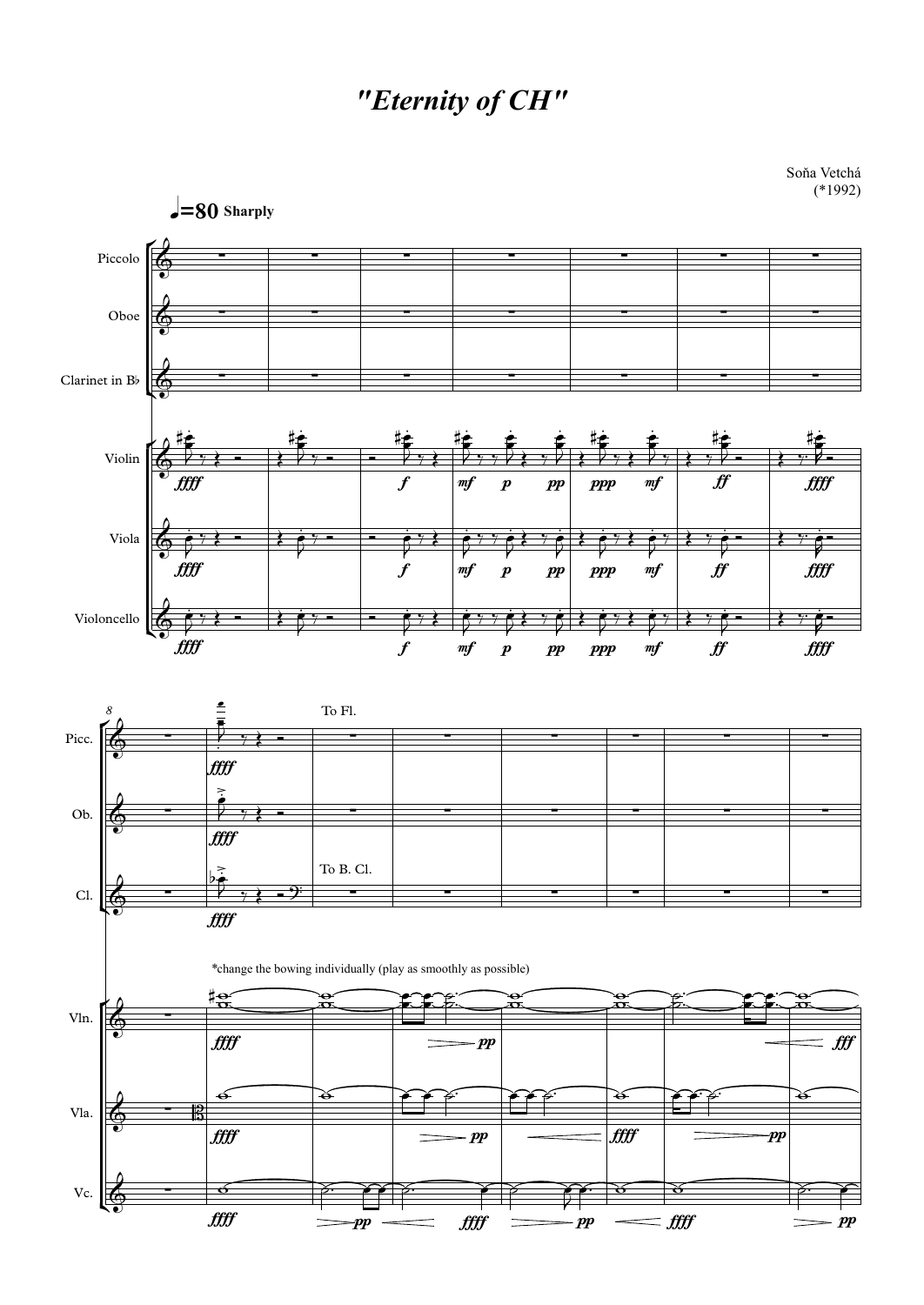



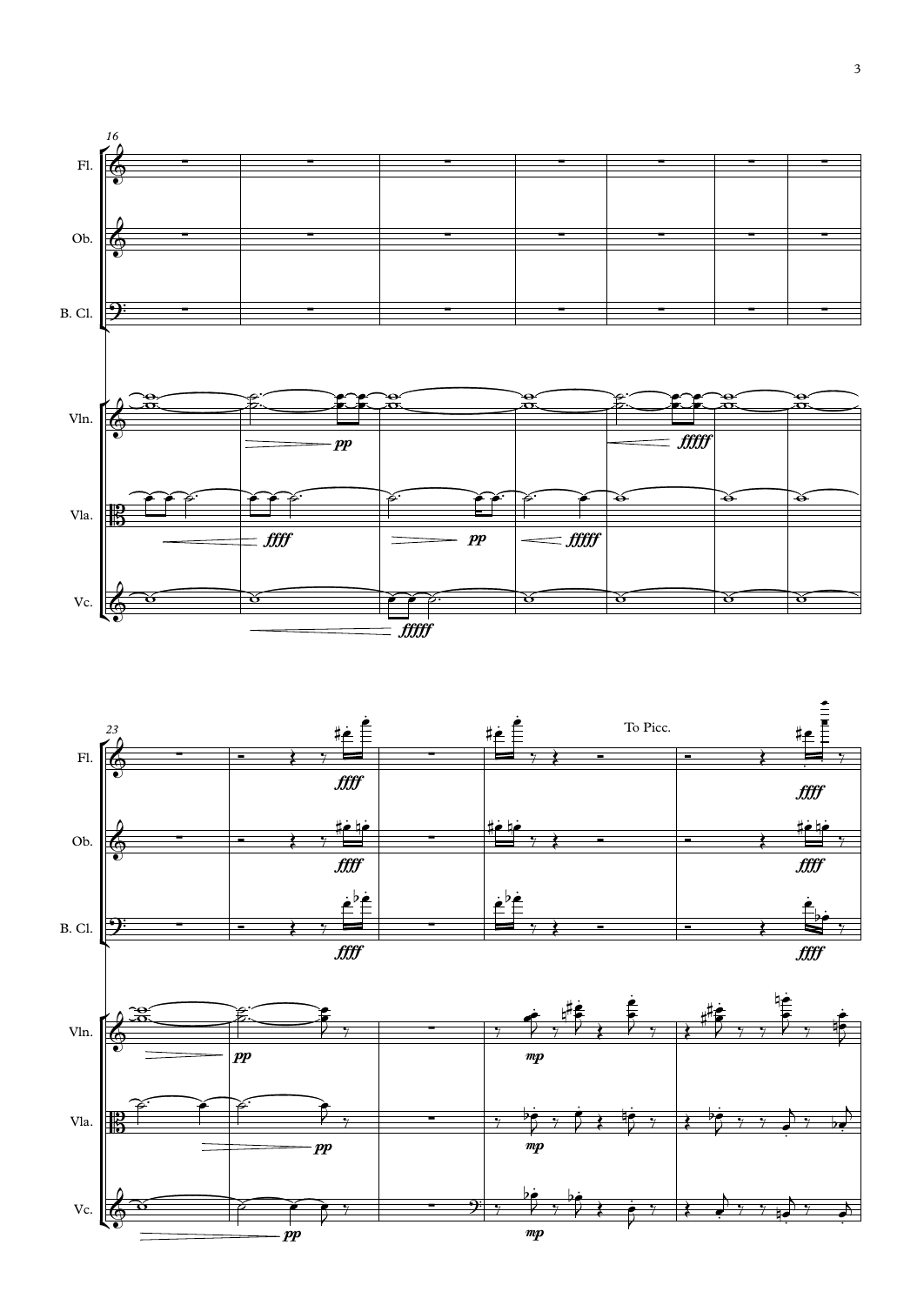



4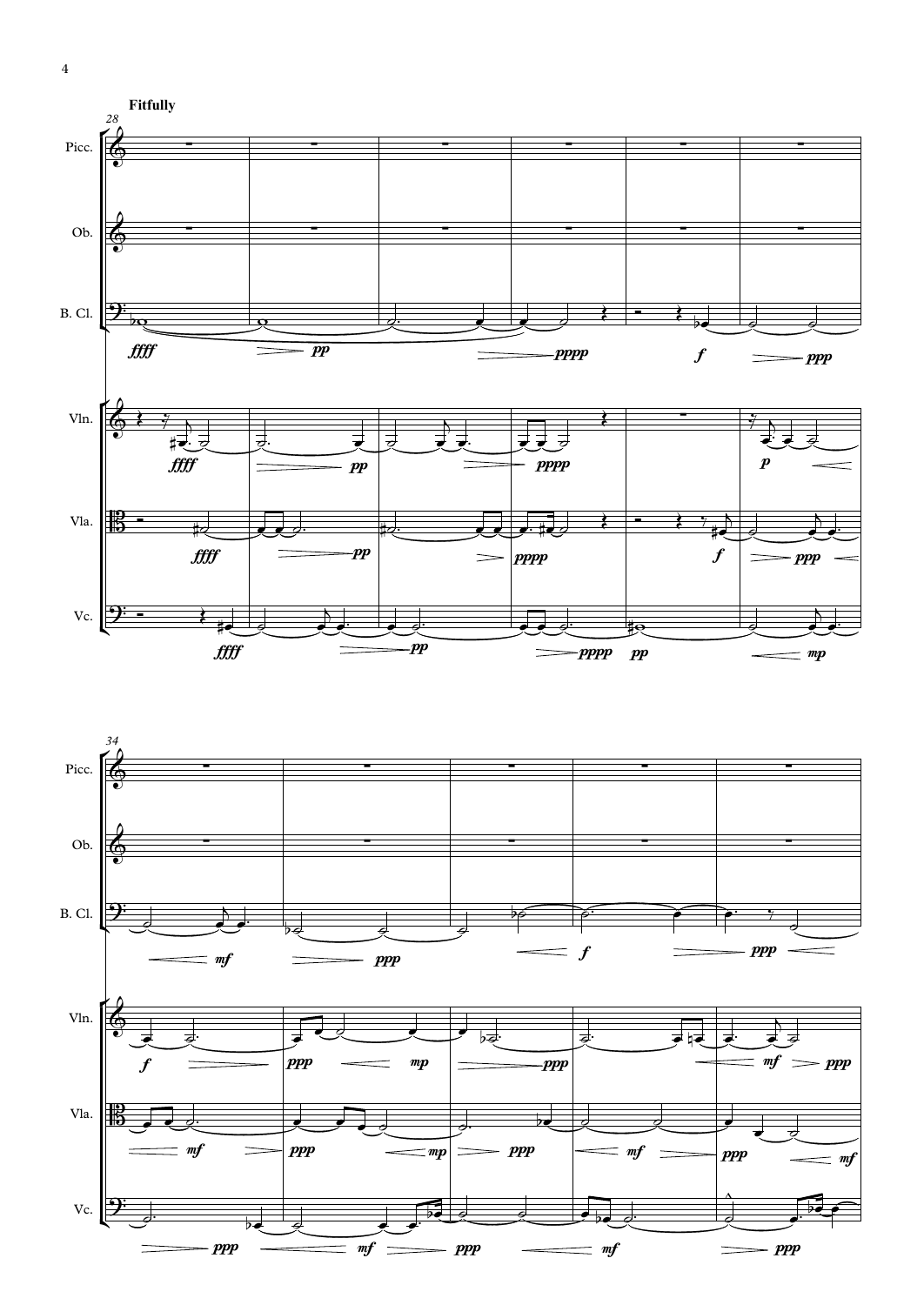

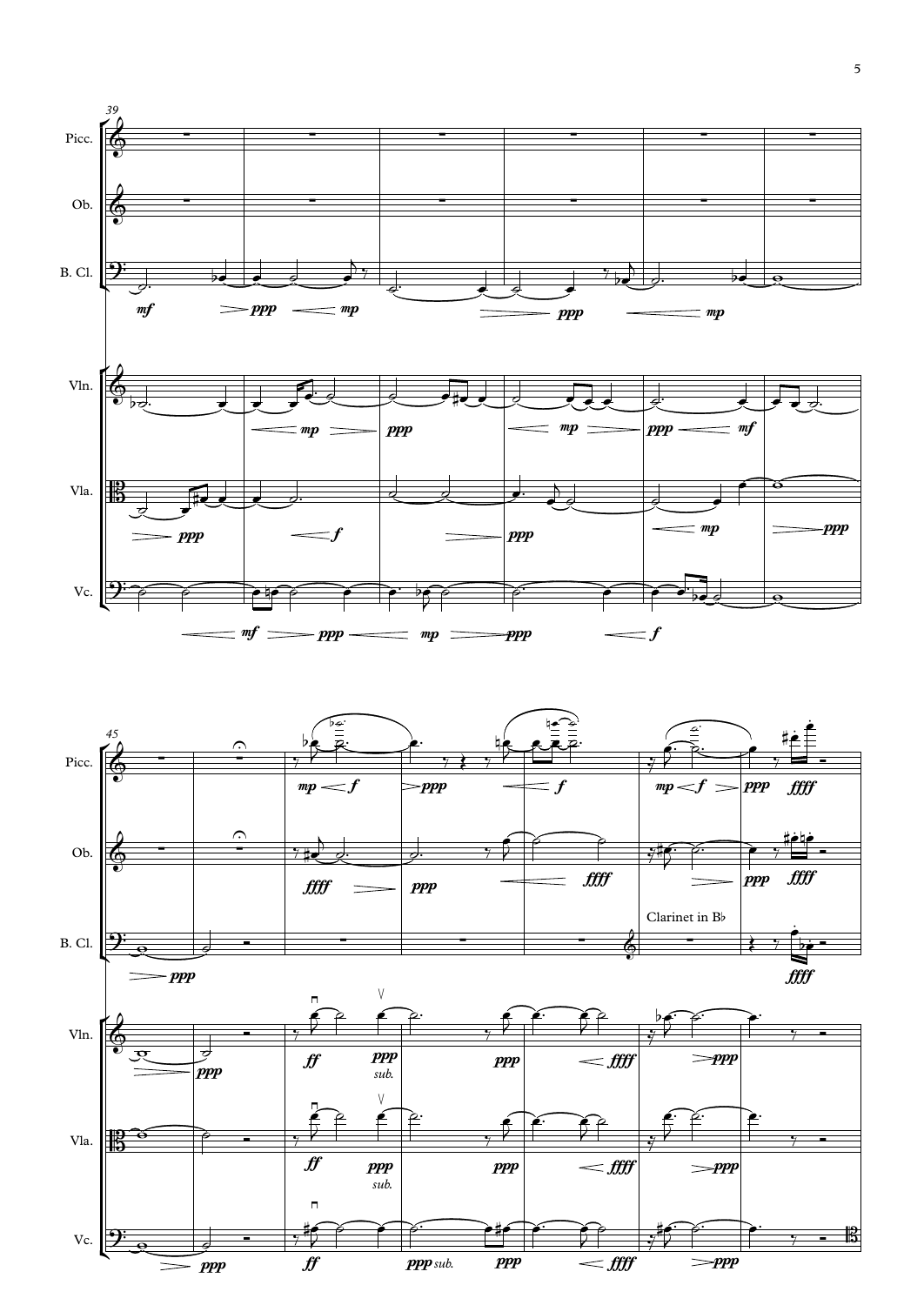

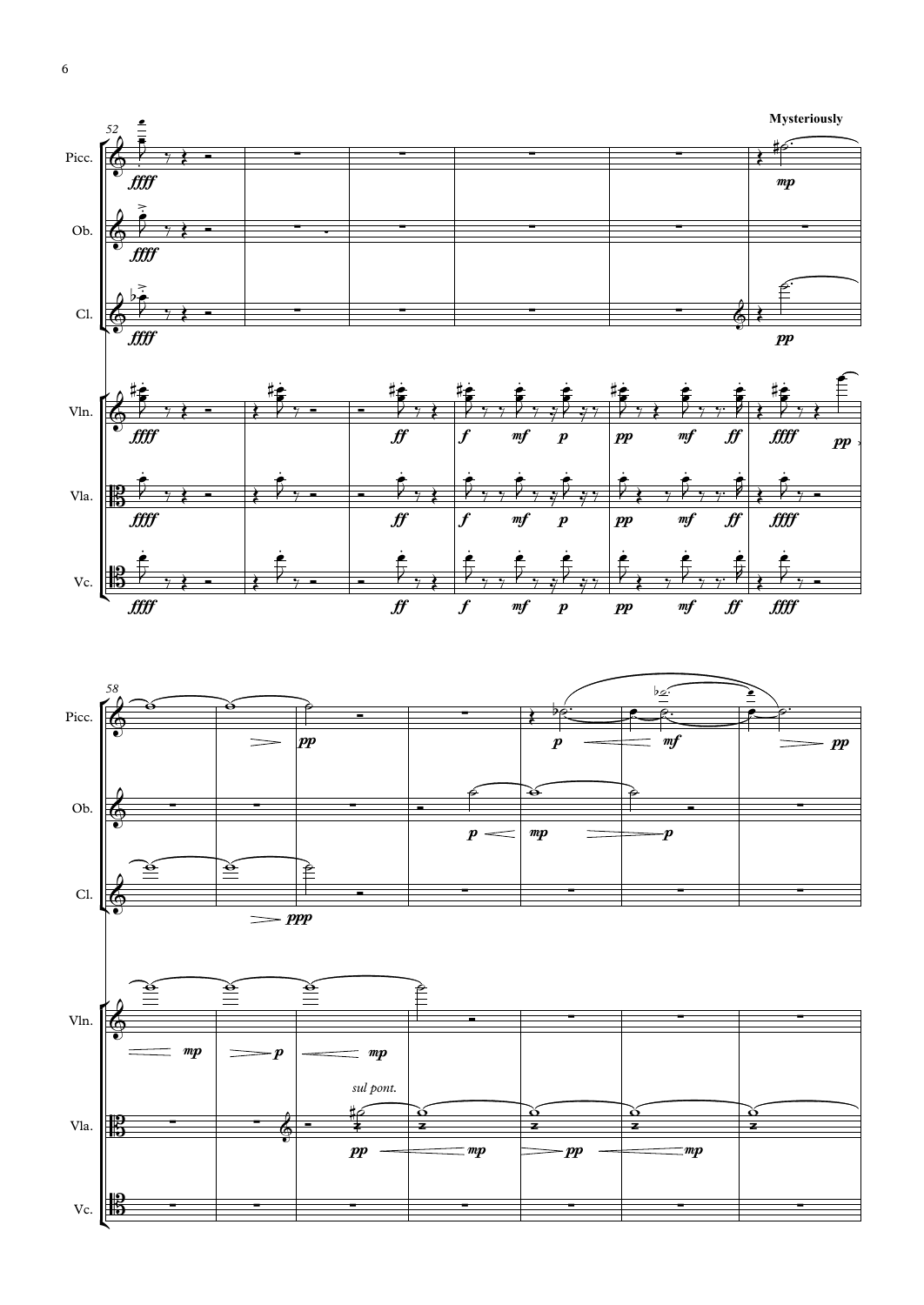



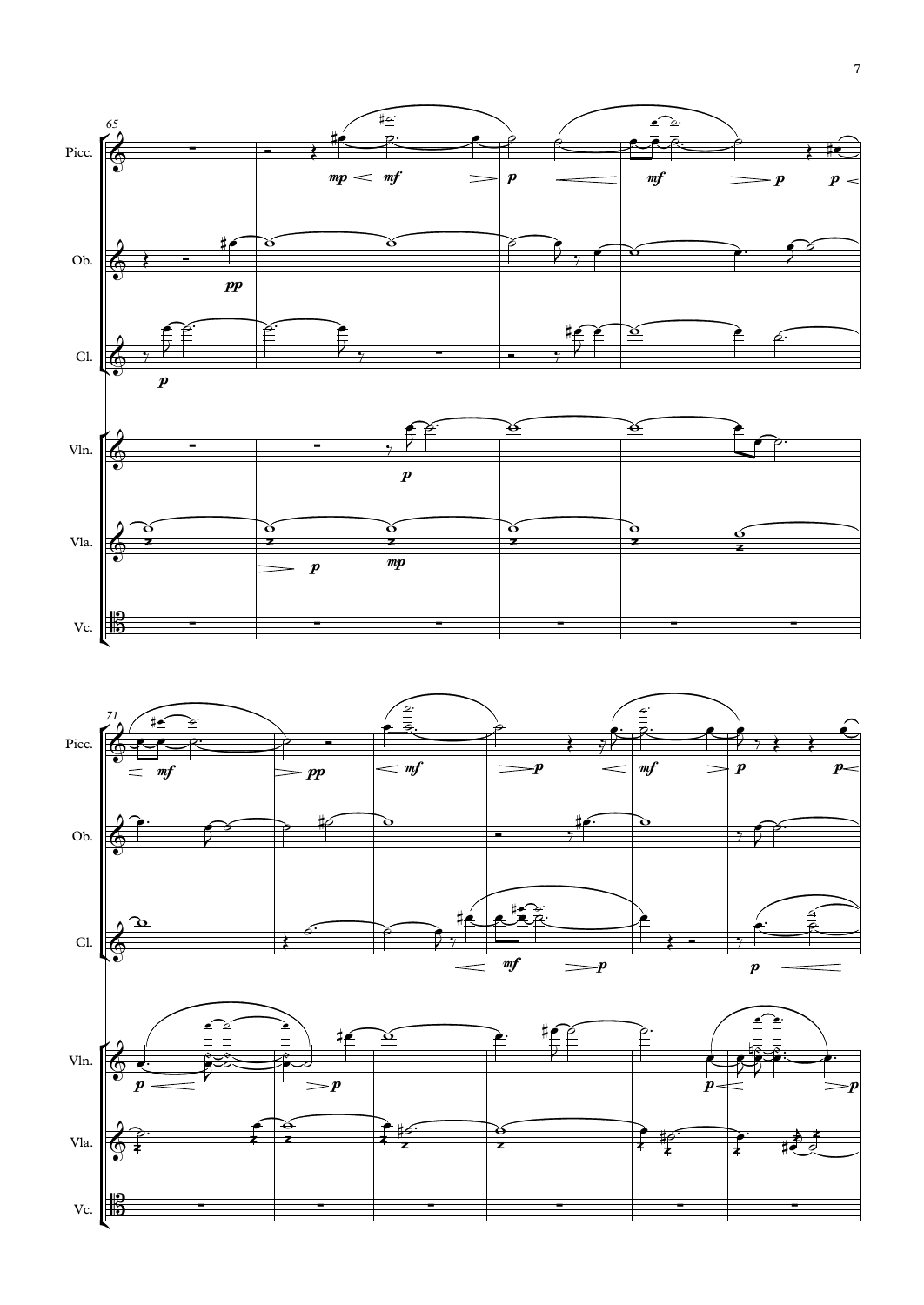

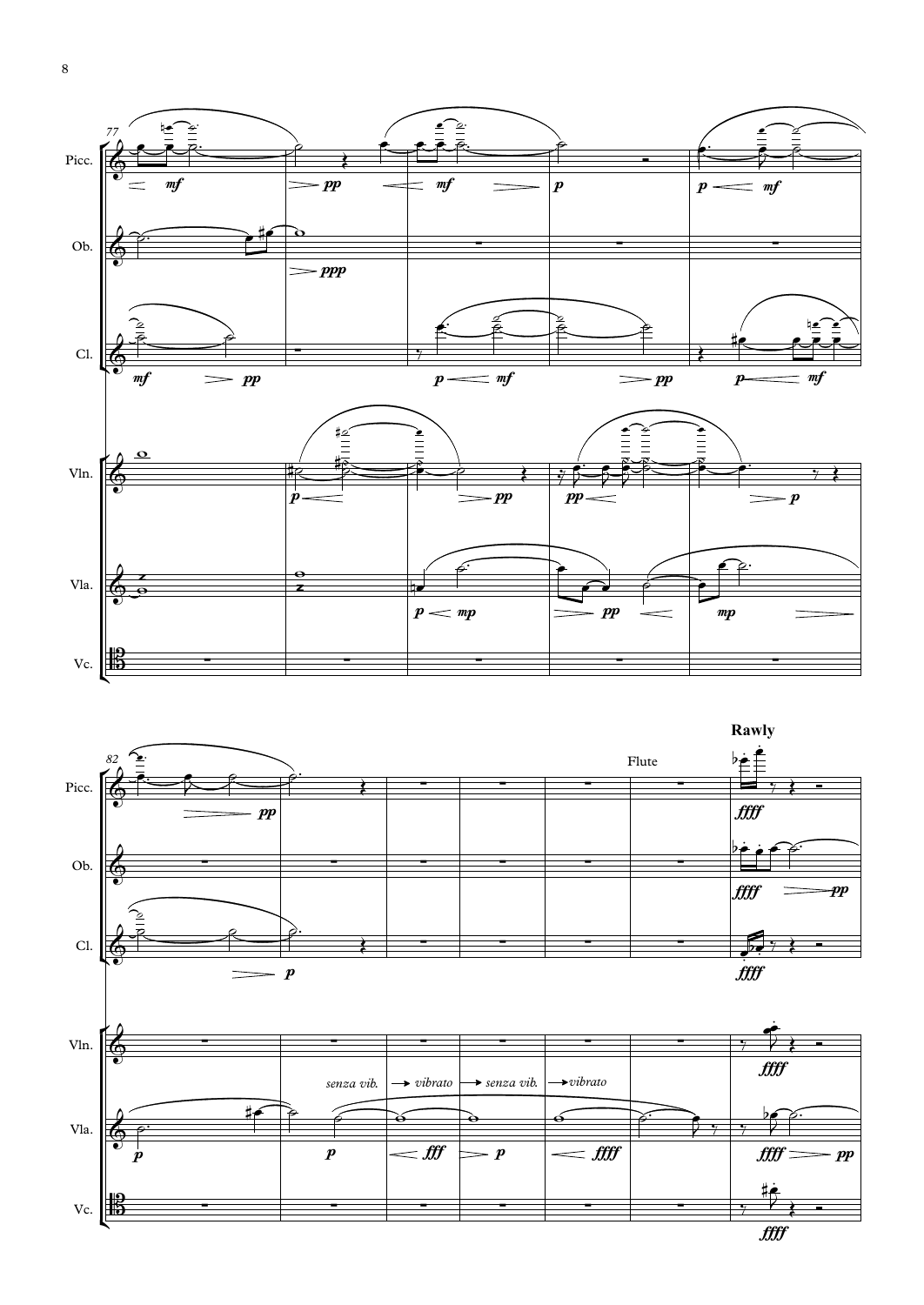



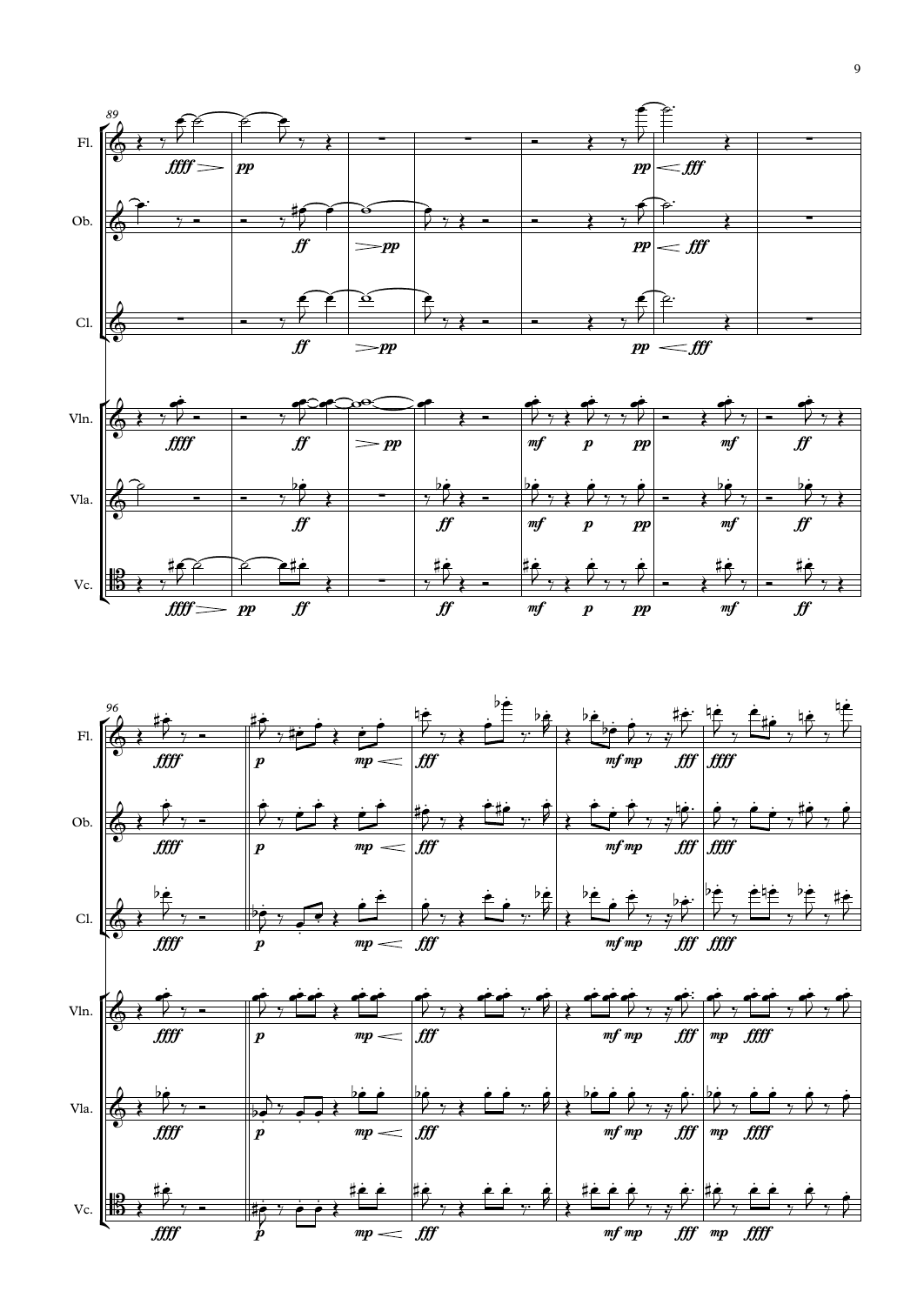

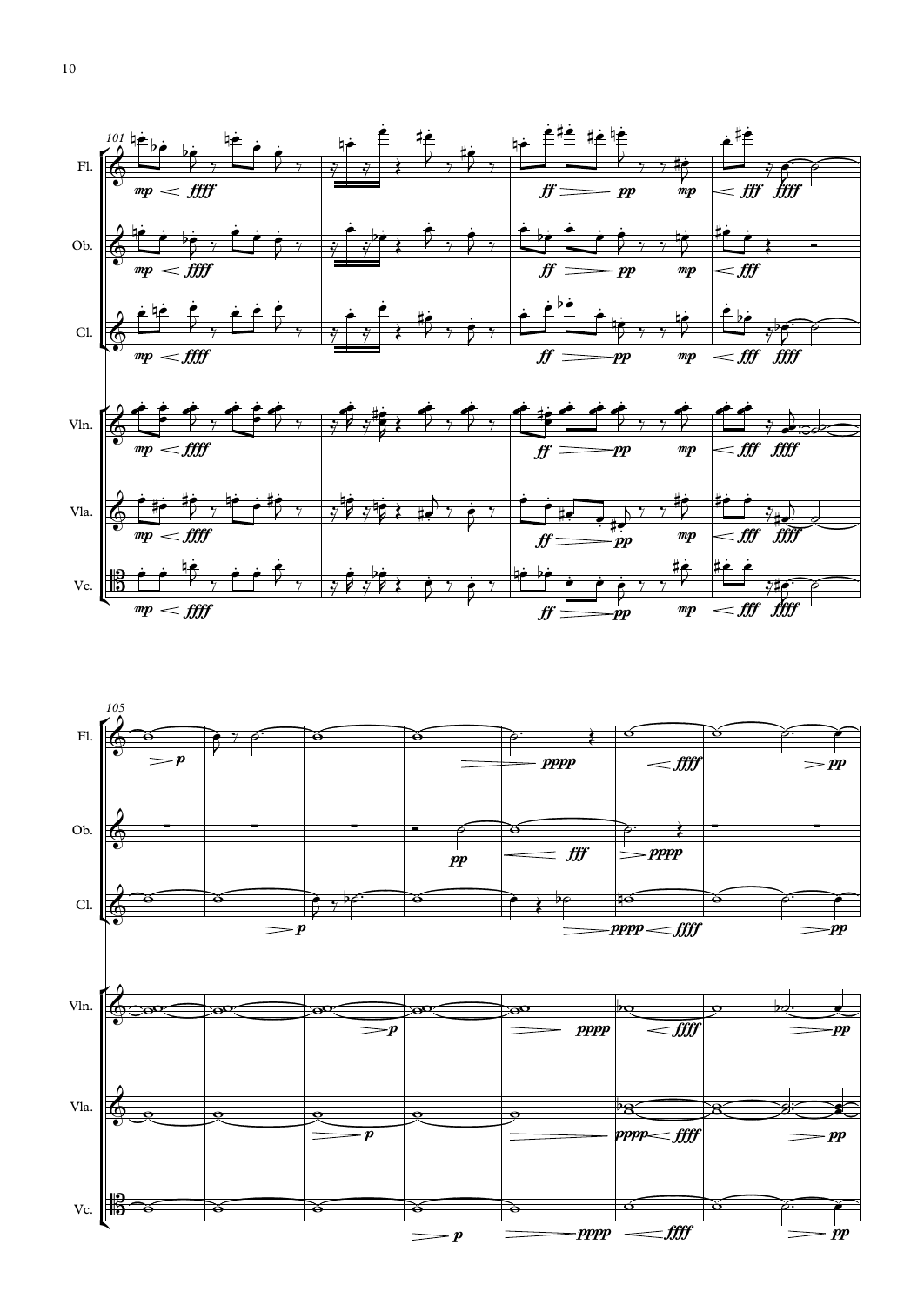$\blacktriangleright$ =90 poco a poco accel. al 160 (until bar 164)





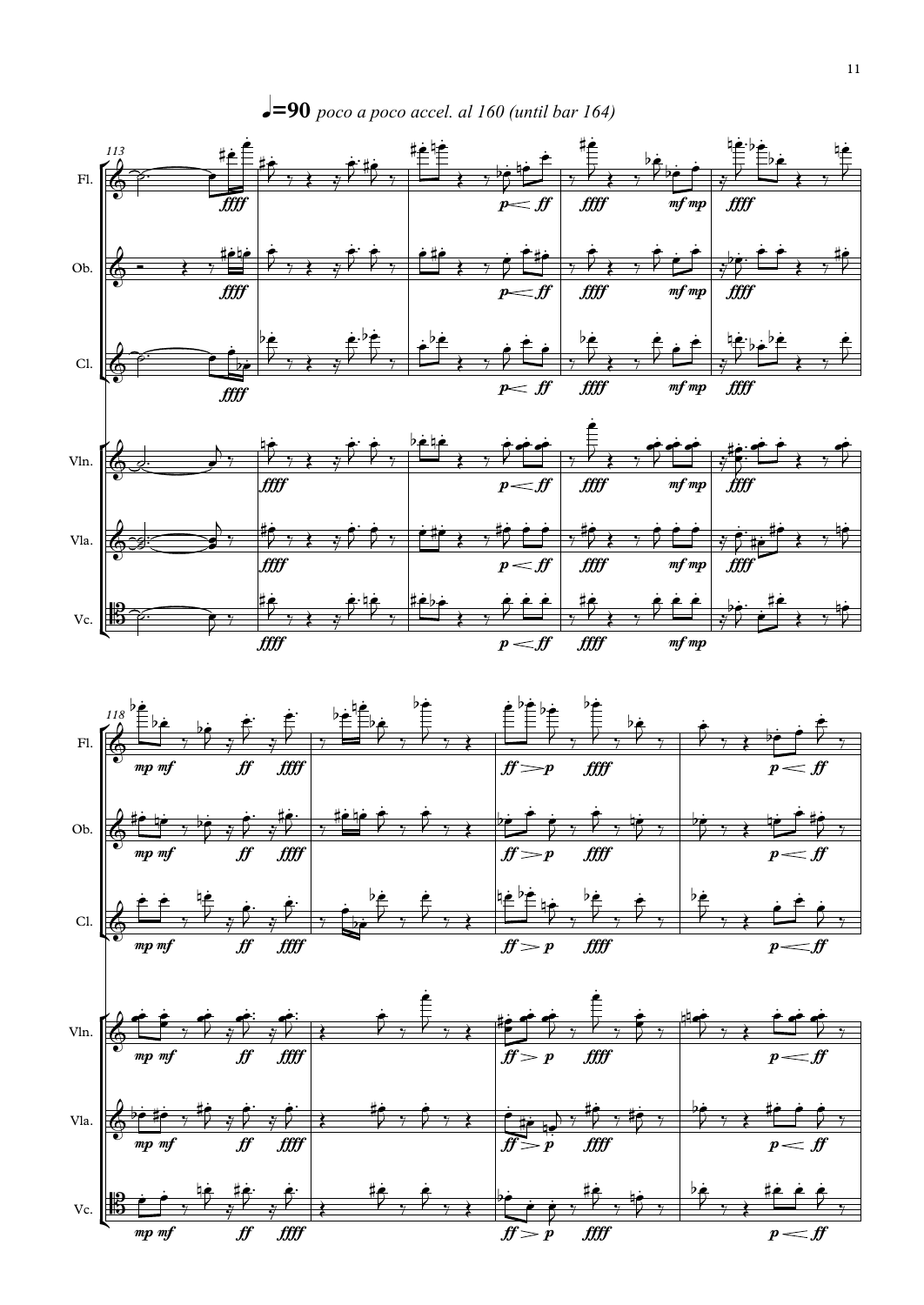



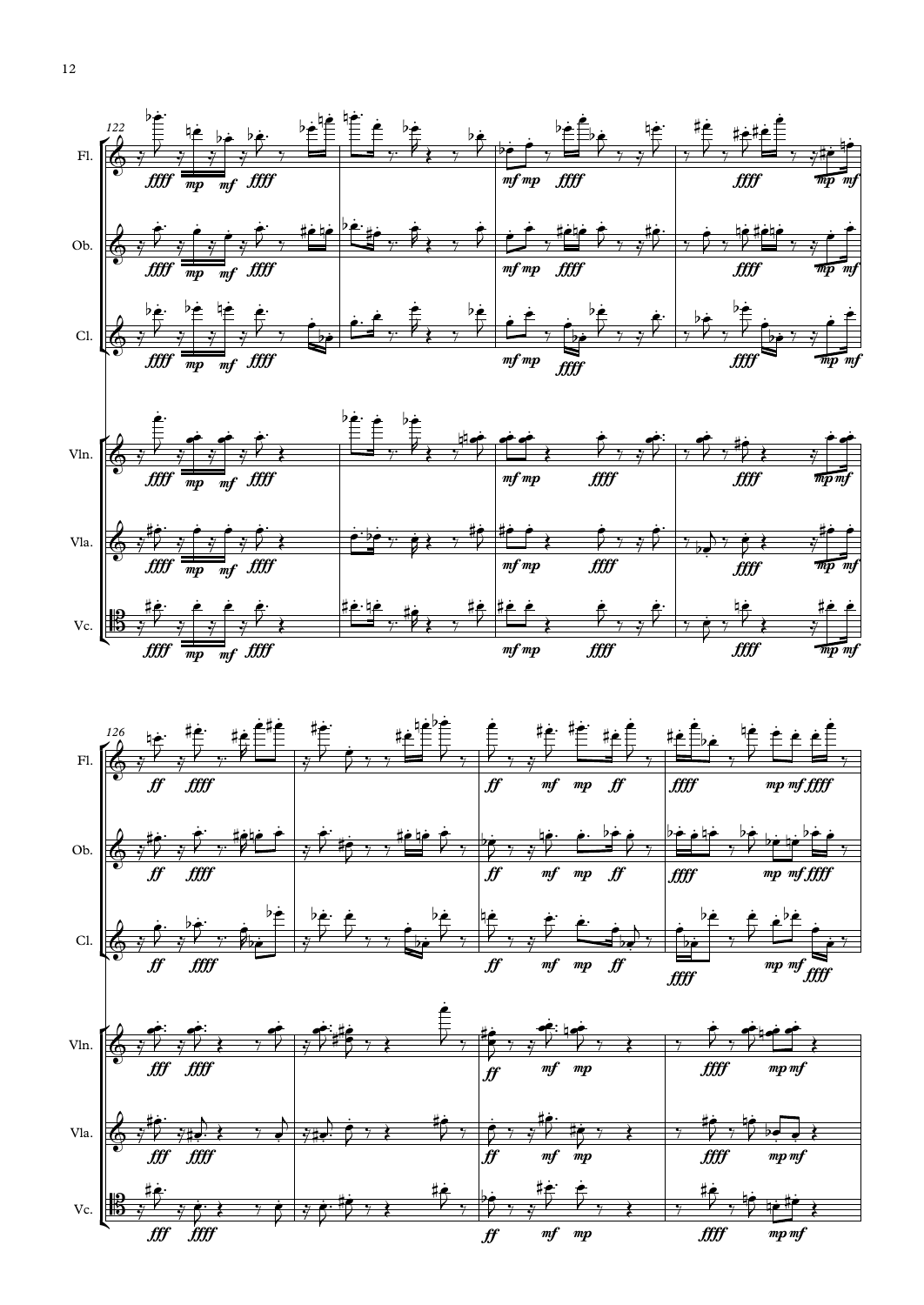$\left( =100\right)$ "Motorically"

13





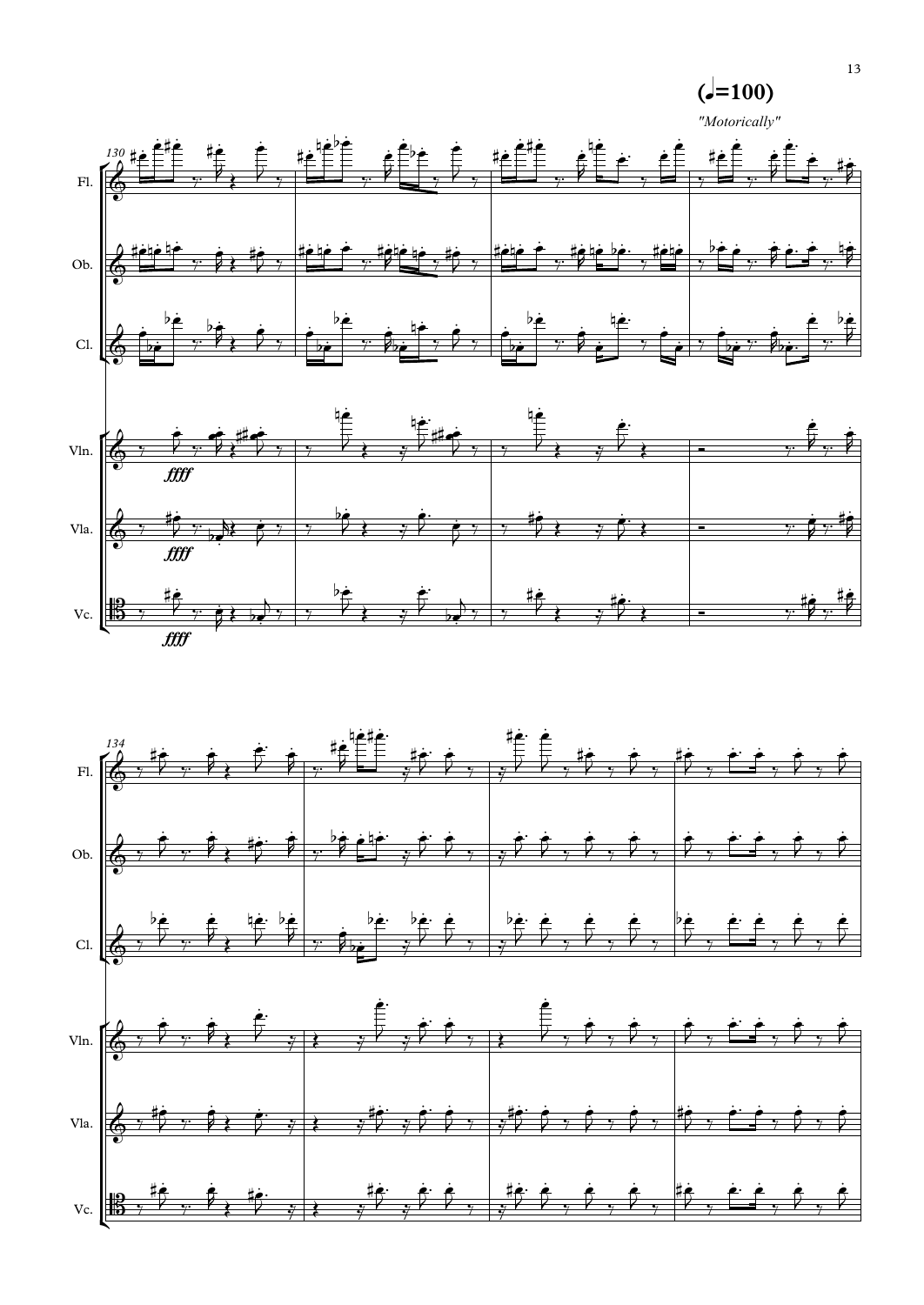

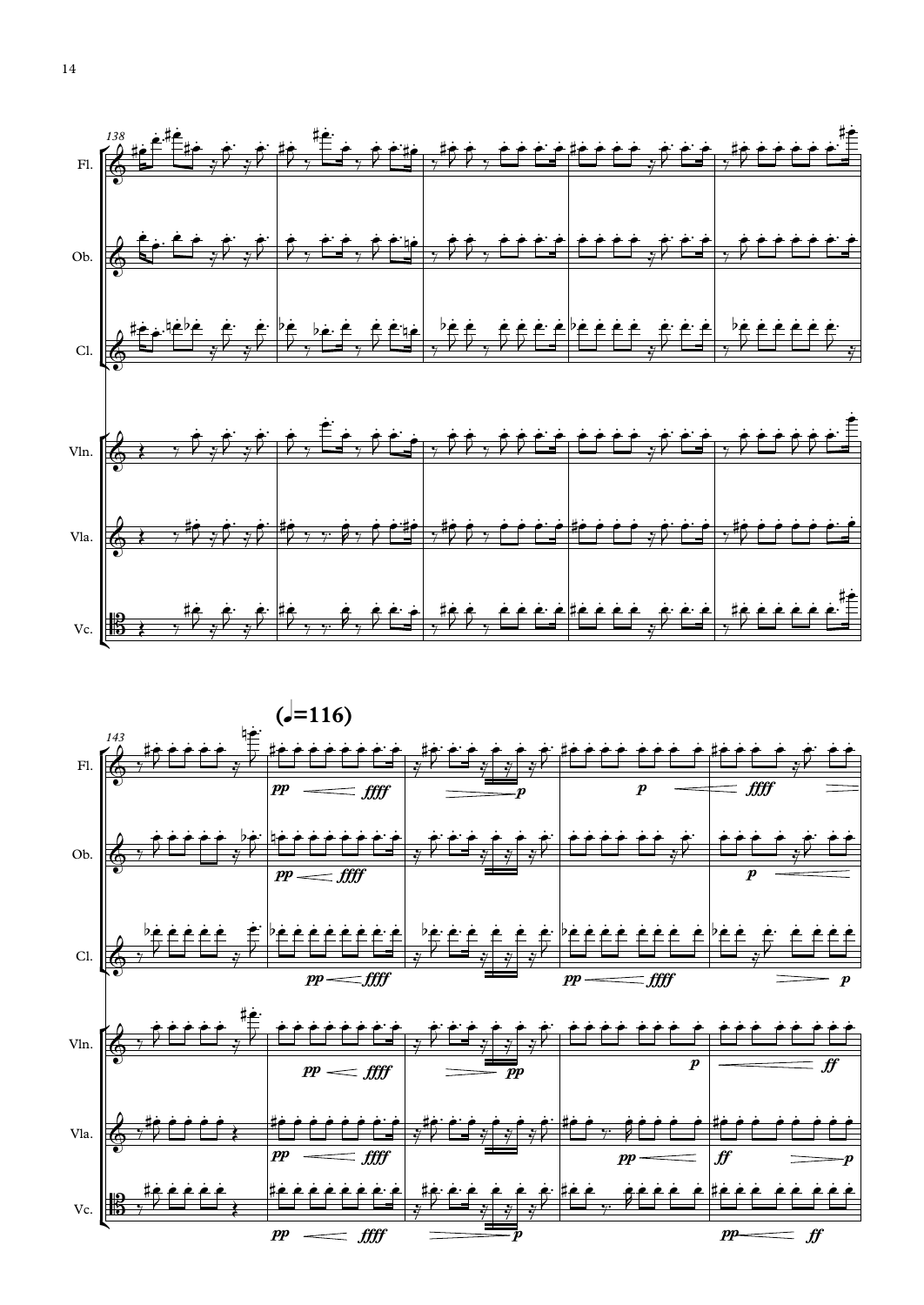

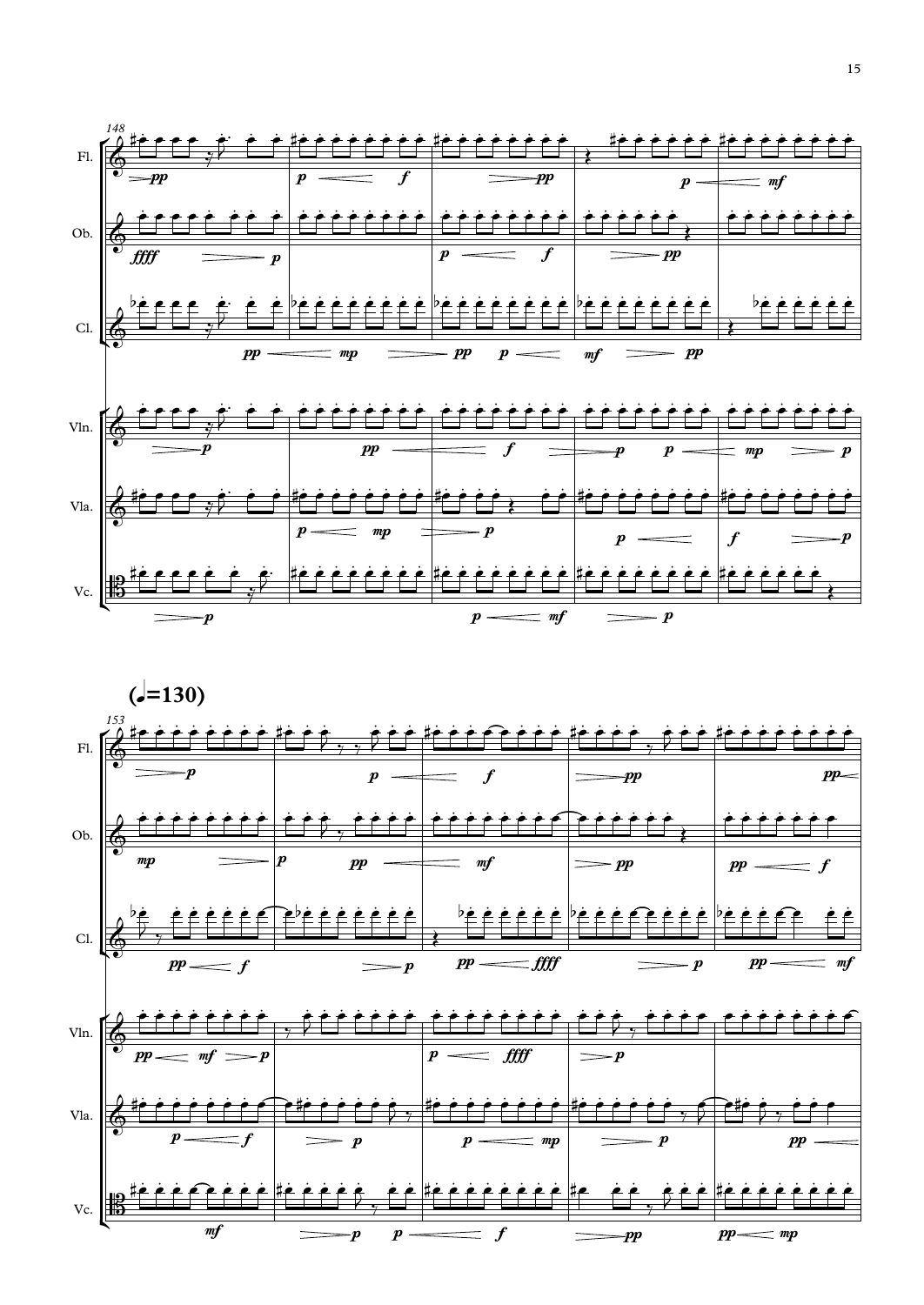





$$
(\mathbf{=}\mathbf{160})
$$

 $J=80$ 





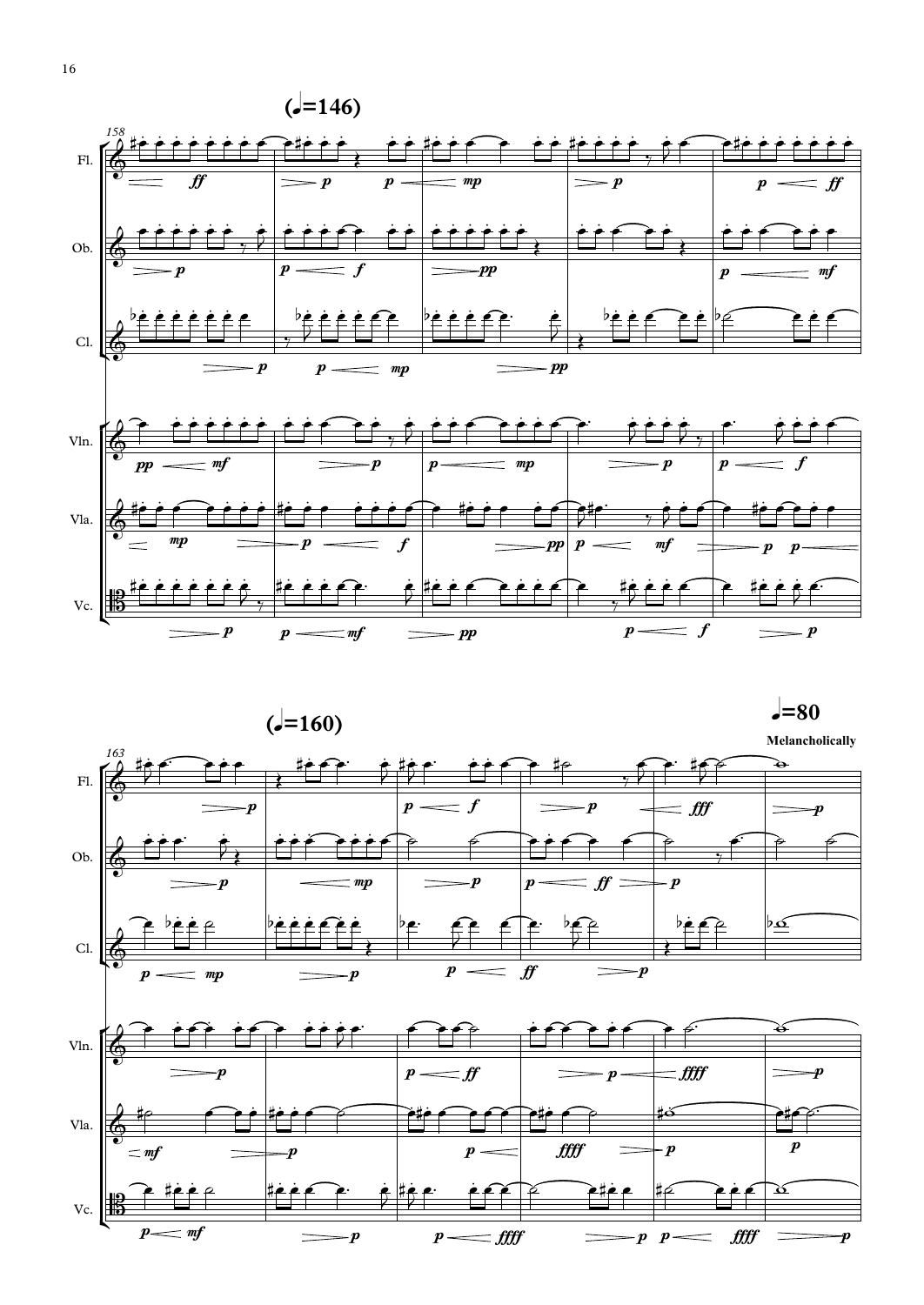

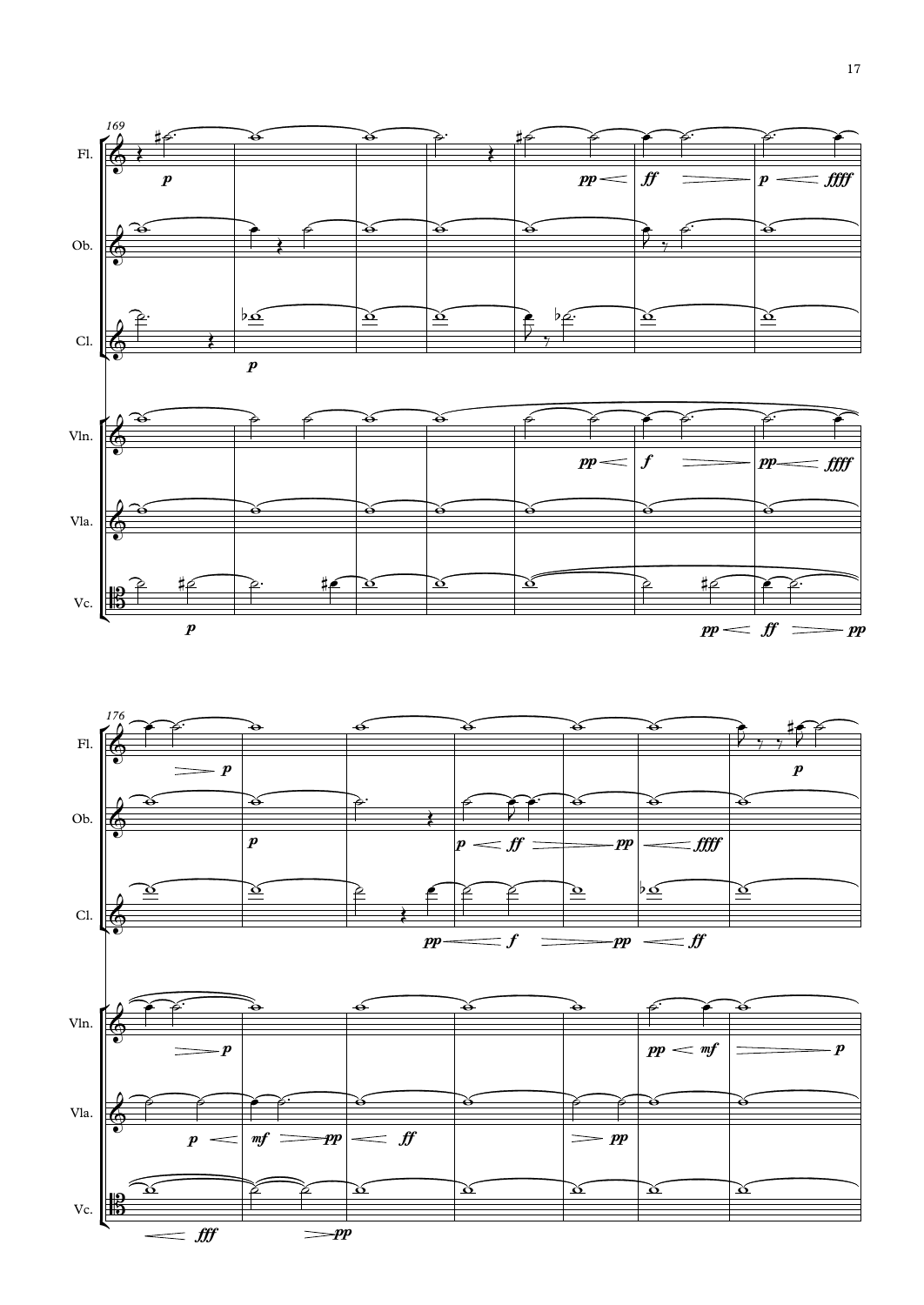

18